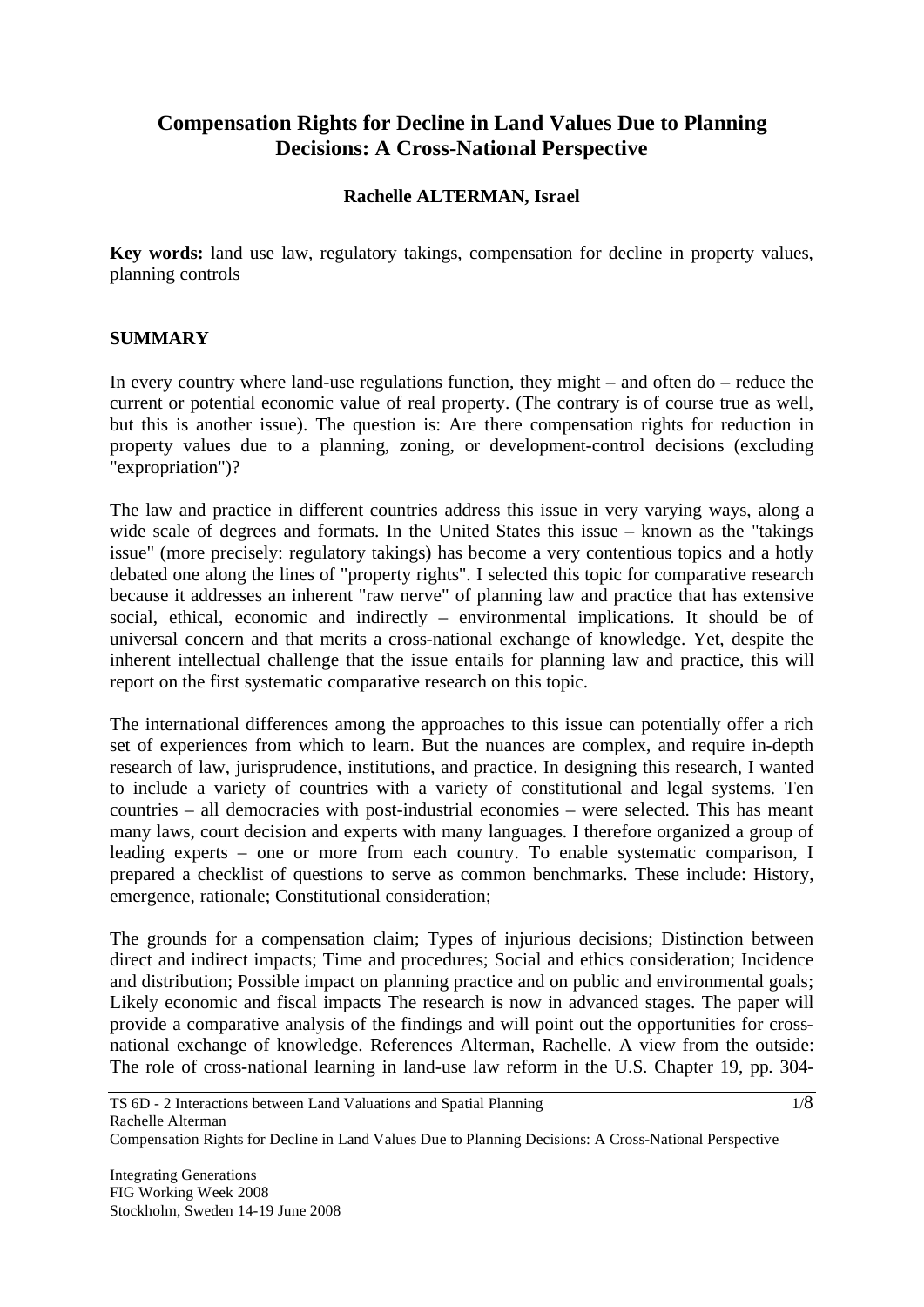320, in Daniel R. Mandelker, Ed., Planning Reform in the New Century, American Planning Association, 2005. Hagman D.G. and Misczynski D.J. Eds. (1978), Windfalls for Wipeouts: Land Value Recapture and Compensation. Chicago: American Society of Planning Officials. Kushner, James A. 2003. Comparative Urban Planning Law. Durham, N.C.: Carolina Academic Press. Schmidt-Eichstaedt,Gerd. 1995, Land Use Planning and Building Permission in the European Union, Germany, Deutscher Gemeindeverlag Verlag W.Kohlhammer (in English and German).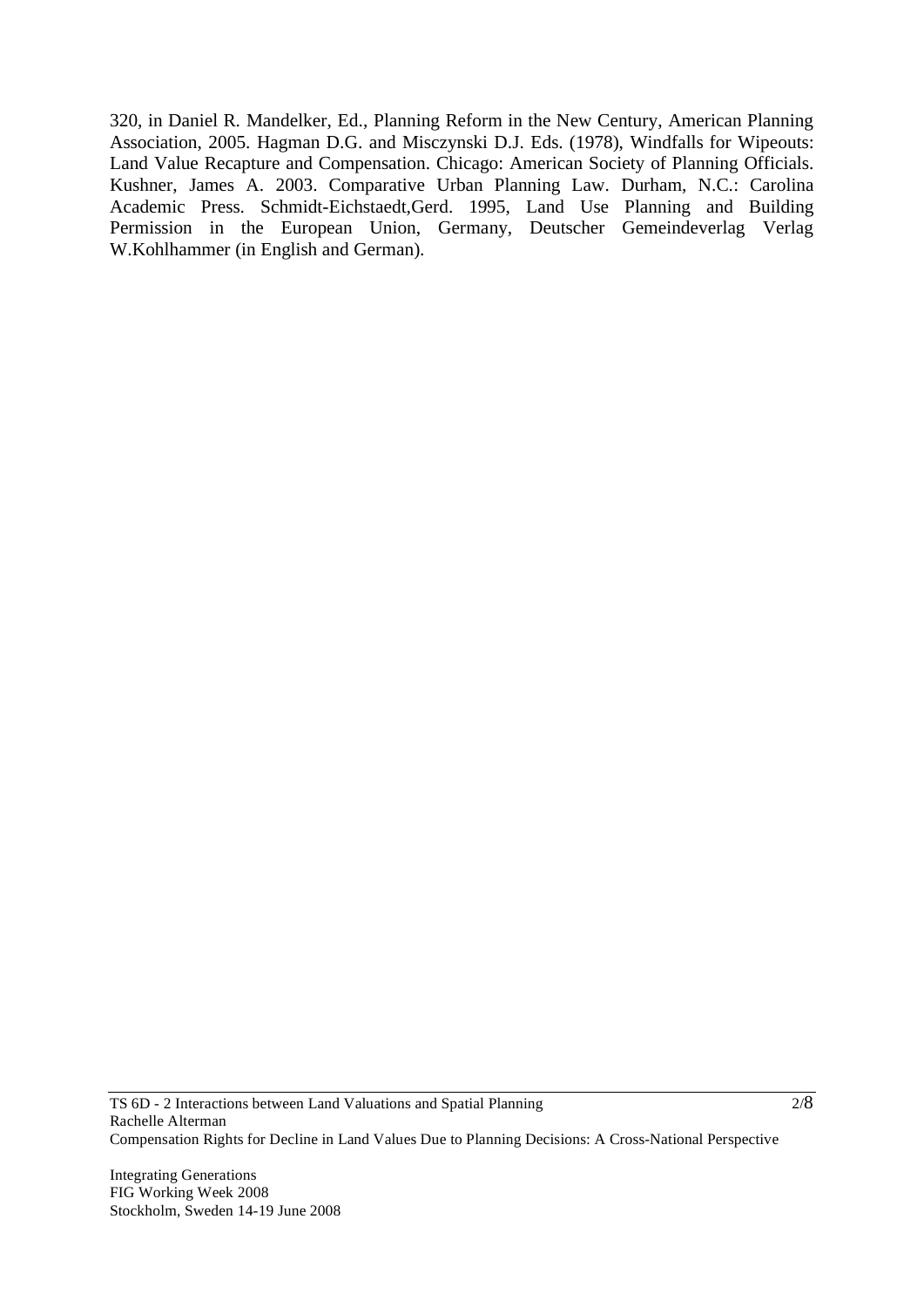# **Compensation Rights for Decline in Land Values Due to Planning Decisions: A Cross-National Perspective**

## **Rachelle ALTERMAN, Israel**

The concern over the negative impacts on property values caused by land-use planning decisions may be universal, but the approaches, laws and policies are highly varied around the world. The terms used differ not only from one language to another, but also among countries that speak the same language. A comparative research project now under way (soon to be published as a book) covers 13 advanced-economy, democratic countries and represents a wide variety of laws and practices.

## **THE ISSUE: THE RELATIONSHIP BETWEEN LAND USE REGULATION AND PROPERTY VALUES**

The impact of land-use regulations on property values – especially in the downwards direction - is the inherent "raw nerve" of planning law and practice. The "regulatory takings" issue, as it is called in American English, has extensive social, ethical, economic, and environmental implications. It is also a key stumbling block in the implementation of land-use policies.

The vast majority of countries across the globe today have some form of land-use law and regulation (though not all countries apply and enforce these laws). Wherever market mechanism works, land use regulations may cause shifts in land values, at times reducing the current or potential economic value of real property and at other times increasing it. Real property usually holds high economic and social value and represent a households'' major investments<sup>1</sup>. Individuals and firms base important decisions on the value of real property. Any significant decline in land values is likely to be seen as a threat.

The path-braking analysis of the relationship between land-use regulations and property values was made by the British in 1941. During the height of the Second World War, they embarked on a comprehensive discussion of the legal conceptions suited for post-war reconstruction. The famous *Uthwatt Report*<sup>2</sup> addressed the relationship between "compensation and betterment". The Report introduced two new concepts: The "shifting

 $\overline{a}$ 

 $1$  This statement applies not only to "developed" economies but also, as De Soto has convincingly argued, to underdeveloped" countries as well. S*ee generally* HERNANDO DE SOTO, THE MYSTERY OF CAPITAL: WHY CAPITALISM TRIUMPHS IN THE WEST AND FAILS EVERYWHERE ELSE (2000).

 $2$  The British Expert Committee on Compensation and Betterment, Cmd 6386, 1942. This report is known by the name of its chair, as the *Uthwatt Report*. Its importance in shaping British recovery is recognized not only by planners and lawyers, but also by historians of British history. See for example, Michael Tichelar, The Conflict over Property Rights during the Second World War *Twentieth Century British History* 2003, Vol. 14 (2), 165. See also: *See also:* Malcolm Grant, *Compensation and Betterment*. Chapter 5 in: British Planning. (Barry Cullingworth, Ed. The Athlone Press 1999).

Compensation Rights for Decline in Land Values Due to Planning Decisions: A Cross-National Perspective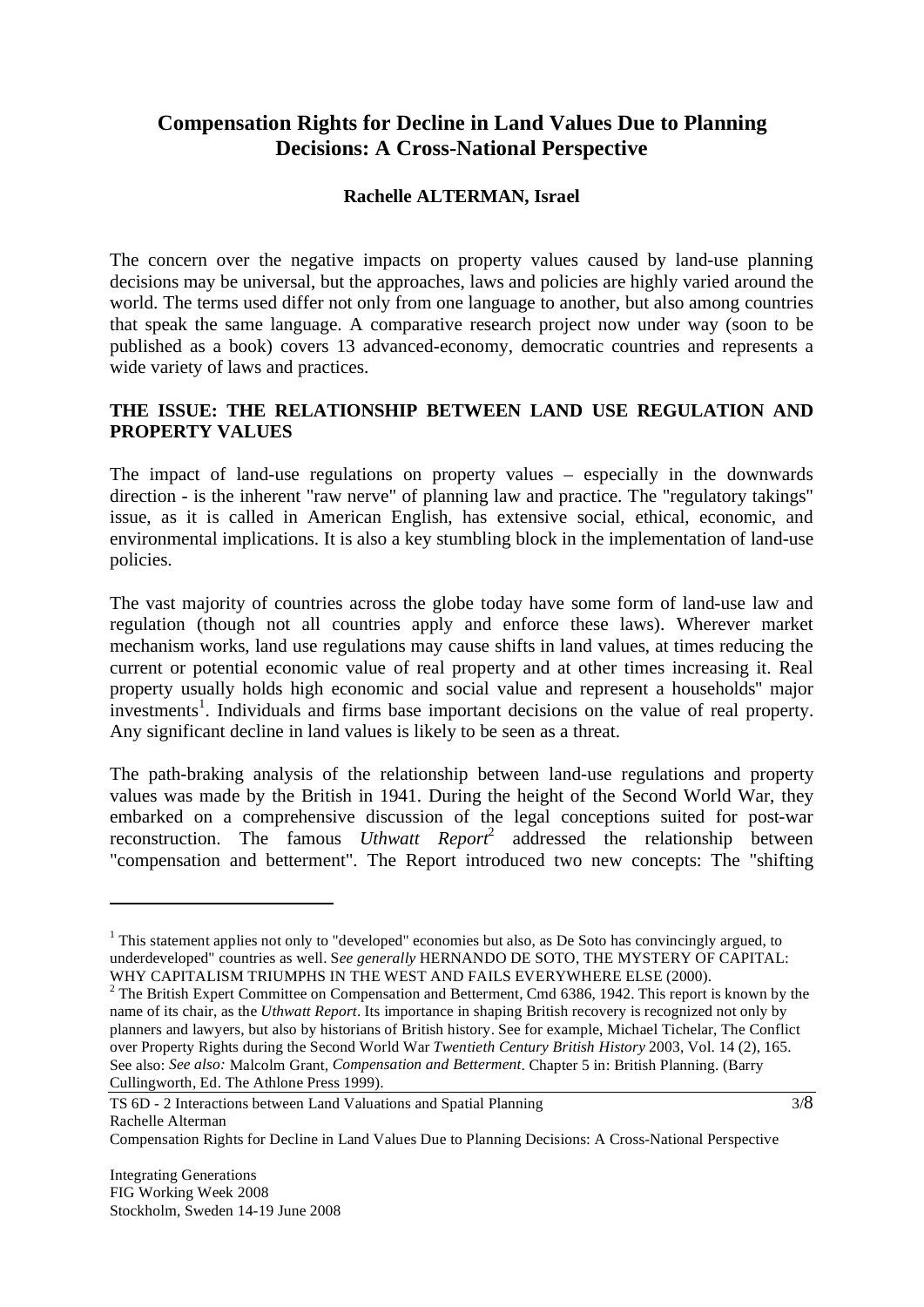value" of land and its "floating value" of land. The shifting value refers to the idea that the demand for any given type of land uses in a particular region is finite; the effect of land use regulation is to shift the value from a place where the restrictions are tougher to another place whether they are lighter. Floating value refers to the monetary value of the expectations of landowners who hope that a particular land use would "land" on their plot of land<sup>3</sup>.

## **A HIGH-PROFILE ISSUE IN THE UNITED STATES**

In the United States the "takings issue" (more precisely, "regulatory takings" or "partial takings") is a contentious, hotly debated topic. This issue has led to several decades of case law, hundreds of scholarly papers and scores of books – probably the most-analyzed topic in land-use law anywhere in the world. Yet the line separating compensable (or avoidable) and non-compensable regulations remained elusive and highly contentious.

In the 1990s, the regulatory takings issue became a major target for the "property rights" movement<sup>4</sup>. Seeking to add more predictability to daily decisions, some property rights advocates initiated special state statues. These statutes varied widely, and did not contribute much towards a consensus or resolution<sup>5</sup>. Another surge in public attention to the takings issue came in 2004, with the enactment of Oregon's "Measure  $37<sup>6</sup>$  a rather extreme initiative on compensation rights that drew highly polarized views<sup>7</sup>.

Perhaps the strongest boost towards making the "takings issue" a broad-public topic came in the aftermath of the Supreme Court decision in  $Kelo^8$ . This decision made eminent domain – an issue closely linked with regulatory takings – into a real "household" topic. Following *Kelo*, there is a new wave of initiatives for state statues, some focusing on eminent domain only, others encompassing regulatory takings as well. The "takings issue" is likely to continue to engage American legislators, planners, lawyers, and civil society actors.

For a sampler on the property rights debate see, on the one side: Echeverria, John. D. and Eby, Raymond Booth, 1995. Let the People Judge: Wise Use and the Private Property Rights Movement. Washington, D.C.: Island Press. And compare with: Yandle, Bruce (ed.), 1995. Land Rights: The 1990s' Property Rights Rebellion. Rowman & Littlefield.

<sup>5</sup> *See* Harvey M. Jacobs. *State Property Rights Laws: The Impacts of Those Laws on My Land.* Cambridge, Mass: Lincoln Institute of Land Policy (1999); and Stacey S. White, State Property Rights Laws: Recent Impacts and Future Implications. *Land Use Law and Zoning Digest,* July 2000: 3-9. (2000).

6 Ballot Measure 37 § (8) (Or. 2004).

 $\overline{a}$ 

 $^7$  See and compare: Edward J. Sullivan. YEAR ZERO: THE AFTERMATH OF MEASURE 37. *ENVIRONMENTAL LAW* Vol. 36:1310. With: Sara C. Galvan. GONE TOO FAR: OREGON'S MEASURE 37 AND THE PERILS OF OVER-REGULATING LAND USE. *Yale Law and Policy Review,* Spring 2005 587. For a planning scholar's analysis see: Ozawa, Connie, ed. 2004. *The Portland Edge : Challenges and Successes in Growing Communities.* Washington, DC : Island Press. Yale Law and Policy Review Spring 2005 *Review City of New London*, 125 S.Ct. 2655 (2005)

4/8

TS 6D - 2 Interactions between Land Valuations and Spatial Planning Rachelle Alterman Compensation Rights for Decline in Land Values Due to Planning Decisions: A Cross-National Perspective

Integrating Generations FIG Working Week 2008 Stockholm, Sweden 14-19 June 2008

<sup>&</sup>lt;sup>3</sup> See Victor Moore, *A Practical Approach to Planning Law*, 9<sup>th</sup> Edition, 2005. Chapter 1, sections 1.10 - 1.12.

<sup>&</sup>lt;sup>4</sup> See also: Kayden, Jerold S. 2004. "Charting the Constitutional Course of Private Property: Learning from the 20<sup>th</sup> Century," in Private Property in the 21<sup>st</sup> Century, H. M. Jacobs, Ed. Northampton, MA: Edward Elgar, pp. 31-49.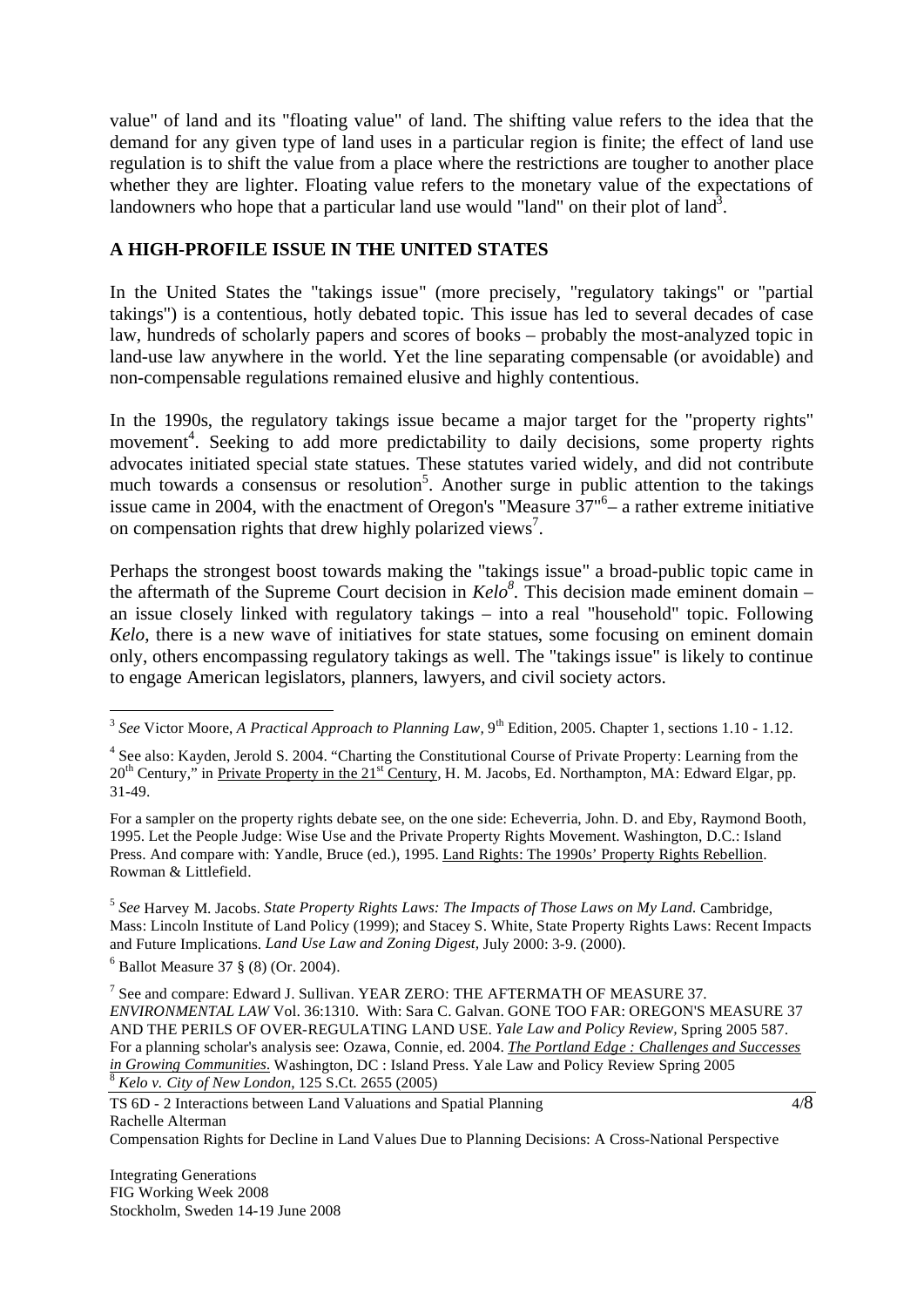#### **THE CURRENT STATE OF COMPARATIVE KNOWLEDGE**

In stark contrast with the USA, in most (but not all) other countries the takings issue has not drawn much attention. One might have thought that this topic would be a prime one for crossnational research. In fact, there is very little international exchange and learning on this topic, even among neighboring countries (such as the USA and Canada, The Netherlands and Germany or Belgium and France). Despite the inherent intellectual challenge posed by the takings issue, there has been little comparative research on this topic. This research project is, to the best of our knowledge<sup>9</sup>, the first systematic comparative research devoted to this topic.

However, this research project is by no means the only comparative research on the relationship between land use regulation and property values published in the English language. The seminal theoretical and comparative contribution on this topic is a book edited by Hagman and Misczynski, published in 1978<sup>10</sup>. The book covers five English-speaking countries with advanced economies (The UK, Canada, Australia, New Zealand and the USA).<sup>11</sup> Another important contribution is a book by Alexander published in 2006. Focusing on the constitutionality of regulatory property rights, this book analyses the jurisprudence in three countries<sup>12</sup>. Another book on comparative planning law<sup>13</sup> is a collection of previouslypublished papers or excerpts on a variety of planning-law issues, among them taking through regulation $14$ .

These contributions were published in the USA. Considering Europe's quest for a "single market" and greater legal uniformity, one would expect that European scholars would have addressed the compensation issue in a cross-national comparative framework. Yet, as surprising as this may seem, there has not been an equivalent research effort in Europe<sup>15</sup>.

<sup>&</sup>lt;sup>9</sup> The survey of literature covers publications in the English language only.

<sup>10</sup> Hagman D.G. and Misczynski D.J. Eds. (1978), *Windfalls for Wipeouts: Land Value Recapture and* 

*Compensation*. Chicago: American Society of Planning Officials.<br><sup>11</sup> *Id.* The introductory chapter of this book frames the issue, and the rest of the chapters analyze selected instruments designed either to tame the impact of planning regulation on land values or to redistribute its effects <sup>12</sup> *See generally:* Alexander, Gregory S.: *The Global Debate over Constitutional Property: Lessons for American Takings Jurisprudence.* Chicago University Press, 2006.

*<sup>13</sup>* Kushner, James A. *Comparative Urban Planning Law.* Durham, N.C.: Carolina Academic Press. 2003. Most papers present a two-country comparison on a specific topic, and the countries covered differ widely from topic to topic, accordingly to the availability of papers.

<sup>&</sup>lt;sup>14</sup> *Id.* Chapter 7 Pp 163-196 is devoted to regulatory takings, but is not systematic on this topic. The papers compare some aspect of American takings law with either Italian, Swiss, German, or international law.

 $15$  This assessment is supported by the 13 European authors who participated in this project, who cover a variety of languages. The two European books in the English language that do discuss planning laws comparatively, do not analyze the takings issue in depth (Schmidt-Eichstead, 1995; European Commisson1997-200o).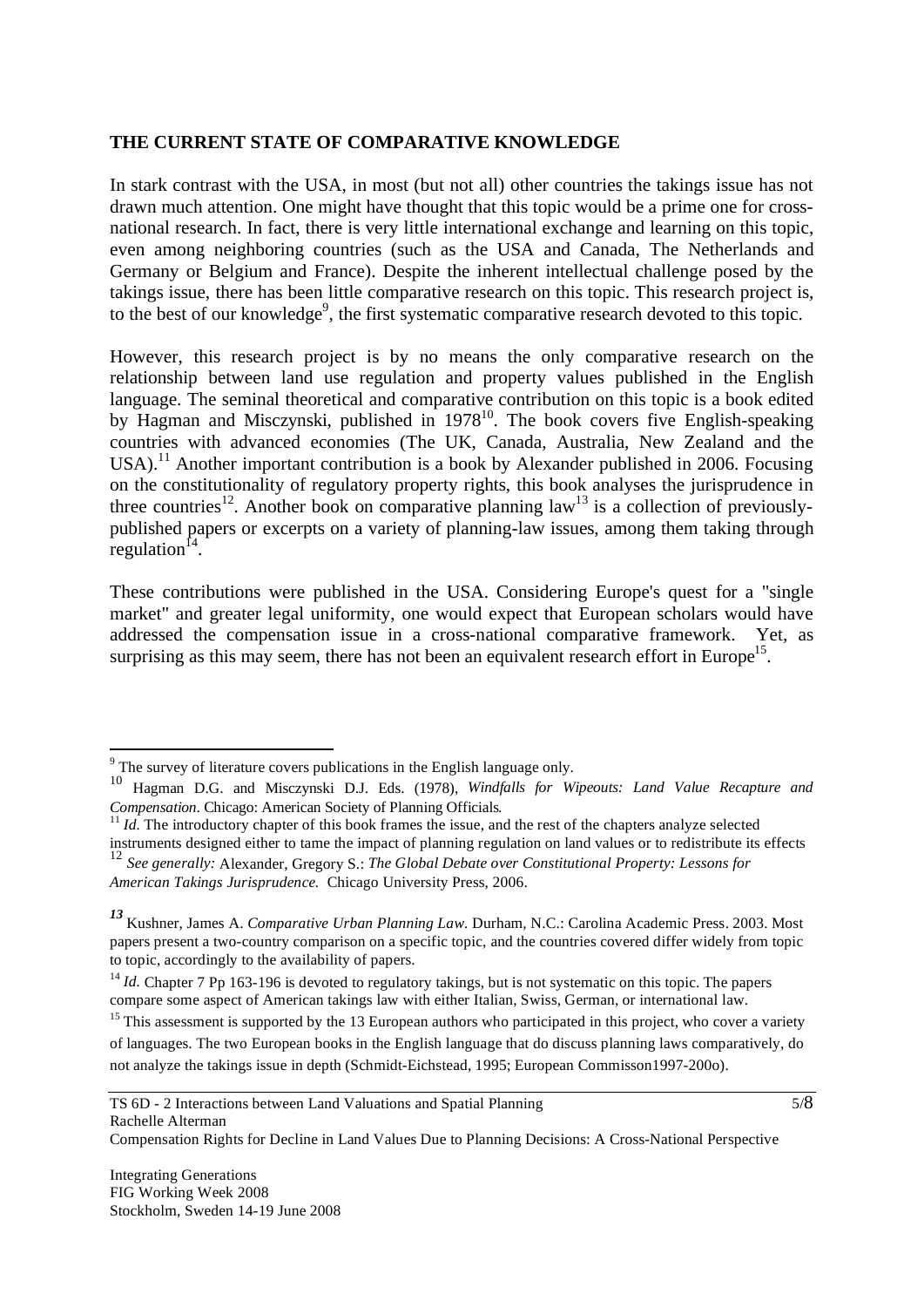## **THE PURPOSE AND SCOPE OF THE RESEARCH PROJECT**

American legal and planning scholars continue to be divided on the regulatory takings issue. In some other countries as well, scholars and decision makers debate the issue. In the absence of a theoretically correct, or ultimately just and consensual solution, the wide range of positions adopted in other countries may offer a valuable external perspective. The range of approaches represented in the comparative research project – each widely different from the other – provides a real-life matrix of options and a set of policy alternatives.

The purpose of the research project and the forthcoming book is to offer readers from various parts of the world a systematic international comparative perspective to frame their own county's debate over the relationship between property rights and land-use regulation. Because nine of the thirteen countries covered in this research is a member of the European Union, this research project may also contribute to cross-national comparisons within the EU.

Injuries to property values caused by land-use regulations fall along a continuum – from no injury at all (or enhancement in value), to a reduction of all or most of the property value. This entire range potentially falls within the scope of this project.

The core question posed for each of the contributing authors is this:

*Under your country's laws, are there compensation rights for reduction in property values due to a planning, zoning, or development-control decisions (excluding physical expropriation)? If so, what are the legal and factual conditions for a compensation claim? And how extensive are such claims in practice?* 

It is important to distinguish the right to compensation for injurious land use regulations, from the right to compensation for land taken through eminent domain (known internationally as "*expropriation"* or *"compulsory purchase).* In the latter, the ownership rights are compulsorily transferred to an authorized body. Eminent domain does *not* fall within the direct scope of this research project. However, as in the USA, in most of the countries represented here, the distinction between compensation for regulation and compensation for expropriation is not always "a bright line". Situations of "near-expropriation" (also known as "inverse condemnation" or "planning blight") do occur, and these *are* included in the scope of this project. The legal debates in the various countries around the distinction between eminent domain and regulation are not as intensive as in the USA (and differ from country to country), yet they too shed some light over the perception of the compensation dilemma in that particular country.

## **THE COUNTRIES INCLUDED**

Thirteen countries were chosen for comparative analysis. The countries selected represent a wide spectrum of legal-institutional contexts. They share a democratic system of government and an advanced (and in one case, an emerging) economy. The countries covered are: The USA, Canada, England, France, The Netherlands, Sweden, Finland, Germany, Austria, Greece, Poland, Israel, and Australia.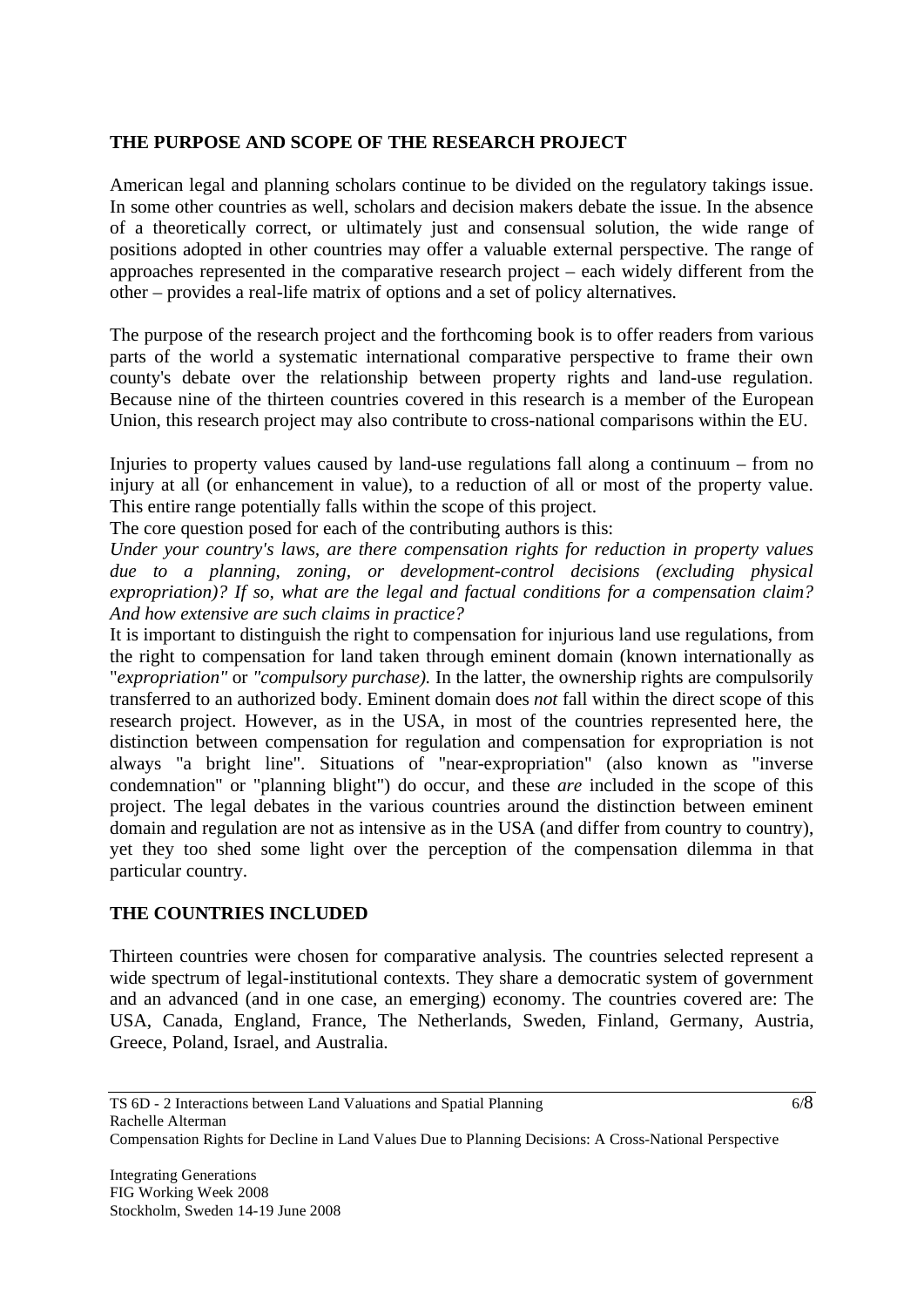Five countries – The USA, Canada, Germany, Austria and Australia – have a federal structure; the rest are unitary states. Nine of the 13 countries are members of the European Union, yet, their laws and practices differ greatly from each-other – so greatly that a "Euroblind" reader may not have guessed their joint affiliation.

## **THE METHOD FOR ENABLING COMPARABILITY**

This comparative research and publication project is rather ambitious. The challenge is to have the authors follow a shared set of guidelines so as to enable each reader to create comparative knowledge. The difficulties are many: The details of takings law and practice in each country are complex and nuanced, and require in-depth knowledge of each country's law, jurisprudence, institutions, and practice. There are also language barriers: In each country, court decisions on land use law are delivered in the local languages only. No country in our sample (except Canada, of course) offers translations into English of court decisions in the planning area, and in many countries even the statues have not been translated. To carry out this research project, we relied on leading experts in planning law from each country who were able to provide in-depth analyses in English of their country's laws and practices. I developed a common framework and a set of guideline to anchor the analysis.

Another aspect of the language problem became apparent in the differences in the terminology used in each county's legal and planning discourse (as translated into English by each country's authors, based on local-English usage). In order to create a common platform on which to build the comparative analysis, I drew up a set of definitions for terms and concept based on my past comparative research on other aspects of land-use law and policy.

 To calibrate terms and concepts, I prepared a set of scenarios of potential types of regulation, injuries to property values, and contextual conditions. These scenarios were incorporated into a document of guidelines to serve as common benchmarks. In order to develop a set of guidelines that would encompass the wide variety of legal situations in each of the countries, I first read the literature available (in English) on land use law and practice in each of the countries. Next, I conducted a set of preliminary interviews with each of the prospective authors. Through a "revolving" strategy: I expanded or refined the scenarios and guidelines until I was satisfied that the guidelines would be able to encompass most of the laws and practices in the sample countries. The effort of editing the set of papers nevertheless proved to be a major challenge, and in many cases, further clarification with the authors was required.

## **THE COMPARATIVE FINDINGS IN A NUTSHELL**

Although no land-use law in the world can evade the need to address the relationship between land use regulations and property values, our findings show that no two countries – even those with ostensibly similar legal and administrative traditions – have adopted the same position on this question. The differences are significant, often unpredictable. They exist even though nine of the thirteen countries belong to the EU. If one imagines a hypothetical scale of degrees of compensation rights, only a few of the countries take one of the two extreme positions along that scale and say either a stark "**no**" or a broad "**yes**". Most countries included